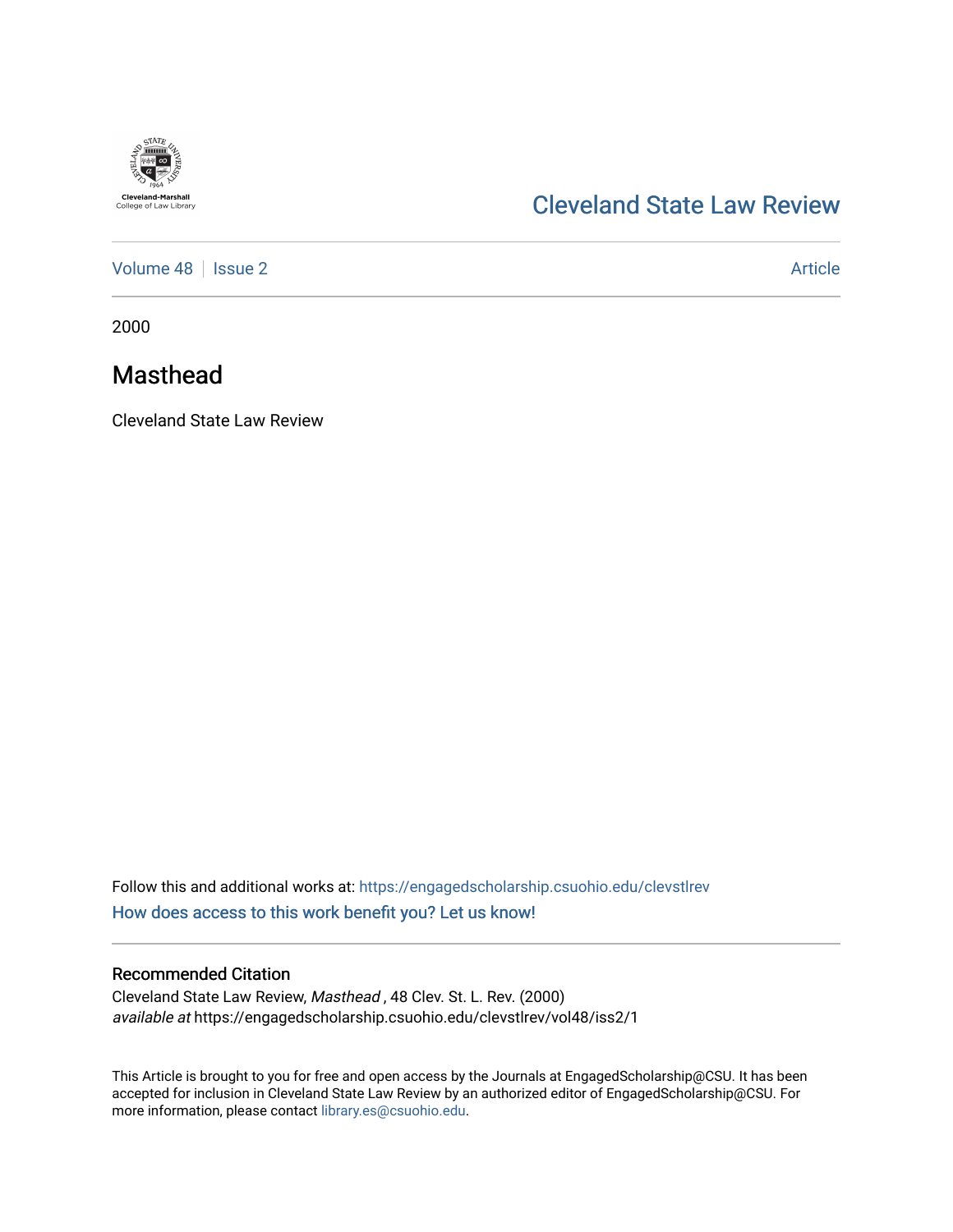# **CLEVELAND STATE LAW REVIEW**

Volume 48 2000 Number 2

*Editor-in-Chief* Kimberly L. Rathbone

*Article Editors Executive Editors* Matthew Bradford<br>
Robert J. Delchin<br>
Anna Beth Fergus Anna Beth Ferguson Amy E. Gerbick Sean S. Kelly Michael V. Heffernan Ali Lombardo Michele L. McBride **Kristen A. Schneidler**<br>
Diane Lynn Mealey **Carl Contained A. Schneidler**<br>
David James Sipusic Diane Lynn Mealey<br>David E. Phillips Lauren Patrice Smith Joseph Stottner Kelly Lynn Summers Adam Michael Van Ho Elizabeth M. Zoller

Otto E. Elkins Jr. Brett Murner

Nancy L. Berardinelli Chet James Bonner John Burgess Kimberly A. Cordas Francis Scott Cwiklinski Nicholas A. DiCello Sarah C. Flannery Joan M. French Jess E. Gamiere Katherine H. Gibbons Amie M. Goble

> *Faculty Advisors Editorial Assistants*  Sandra Kerber Holli S. Goodman Tayyab Mahmud April O. Mixon

*Managing Editors*  Lilian Bahgat Erin Siebenhar Hess Theresa Schnalcer Maria A. Citeroni **Marie Annette Kondik** Heather C. Summers<br>
Jennifer Dorton **Denise Louise Marcuz** Andrew L. Turscak Jr. Jennifer Dorton Denise Louise Marcuz Andrew L. Turs<br>
Oliver J. Dunford Donald Resseguie Paul D. Venard Oliver J. Dunford Donald Resseguie<br>
Michael K. French Mitchell V. Santiago

*Business Editors Research Editors Senior Editors* Laura Bigler Beth Ellen Clark Kathleen A. Atkinson<br>Mary Lopez Dale Amy Elizabeth Renwald Stephen D. Klinge Amy Elizabeth Renwald Stephen D. Klinge

> *Associates*  Meghan Graves Pamala Harris Chad A. Hester Jennifer Lukas Jackson Marquetta M. Johnson Carrie L. Johnson Beth Ann Judge Roman A. Kostenko Sarah Terese Lally Lianne Renae Mantione Ryan K. Miltner

Jonathan A. Withrow Cynthia L. Steeb

> Matthew B. Murphy James M. Nadzam Christopher Wayne Peer Christopher Pierre Jessica A. Pinter Kathy J. Scadden Steven J. Solomon Lori L. Stesiak Melissa A.W. Stickney Robert S. Yallech